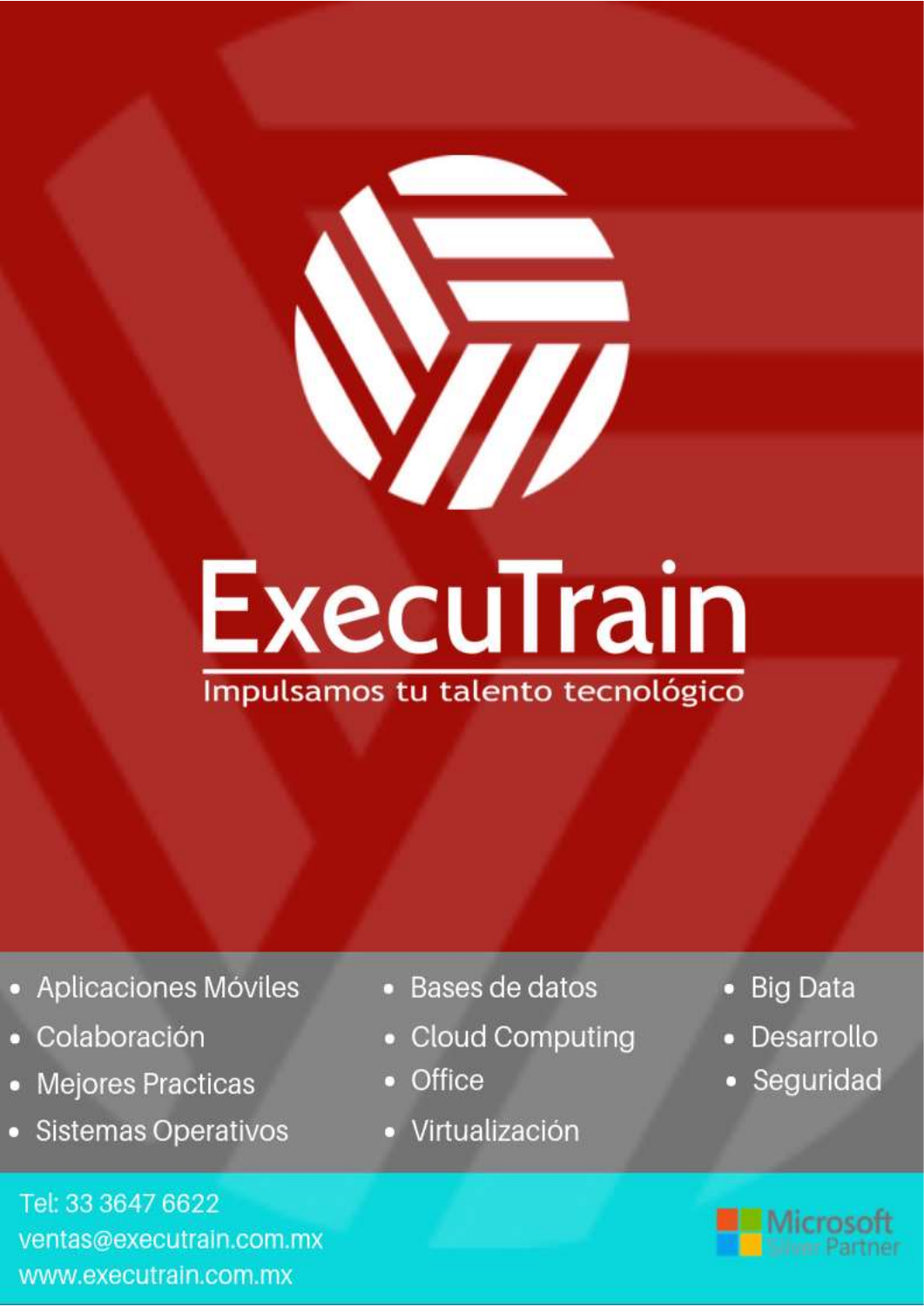## **¿Por qué ExecuTrain?**

ExecuTrain es un proveedor de entrenamiento corporativo a nivel internacional y líder mundial en la capacitación empresarial. Contamos con 22 años y más de 62 mil personas capacitadas en zona occidente.

#### **¿Por qué ExecuTrain?**

Te guiamos en la definición de tus requerimientos de capacitación, en las diferentes etapas:

- Detección de necesidades, evaluación de conocimientos, plan de capacitación y seguimiento posterior para elegir el plan de capacitación como tú lo necesitas.
- El más amplio catálogo de cursos, desde un nivel básico hasta los niveles de conocimientos más especializados.
- En ExecuTrain el material y la metodología están diseñados por expertos en aprendizaje humano. Lo que te garantiza un mejor conocimiento en menor tiempo.
- Tú puedes confiar y estar seguro del aprendizaje porque nuestro staff de instructores es de primer nivel, algunos de los cuales son consultores en reconocidas empresas.
- No pierdas tu tiempo, los cursos están diseñados para un aprendizaje práctico.
- Nuestra garantía: Nuestro compromiso es que tú aprendas, si no quedas satisfecho con los resultados del programa, podrás volver a tomar los cursos hasta tu entera satisfacción o la devolución de tu dinero.

#### **Modalidad de servicio**

- Cursos de Calendario
- Cursos Privados: On site y en nuestras instalaciones.
- Cursos Personalizados: Adaptamos el contenido del curso y su duración dependiendo de la necesidad del cliente.
- E-Training: cursos a distancia de forma interactiva, mejorando la capacidad de aprendizaje de nuestros participantes guiados por un instructor en vivo.

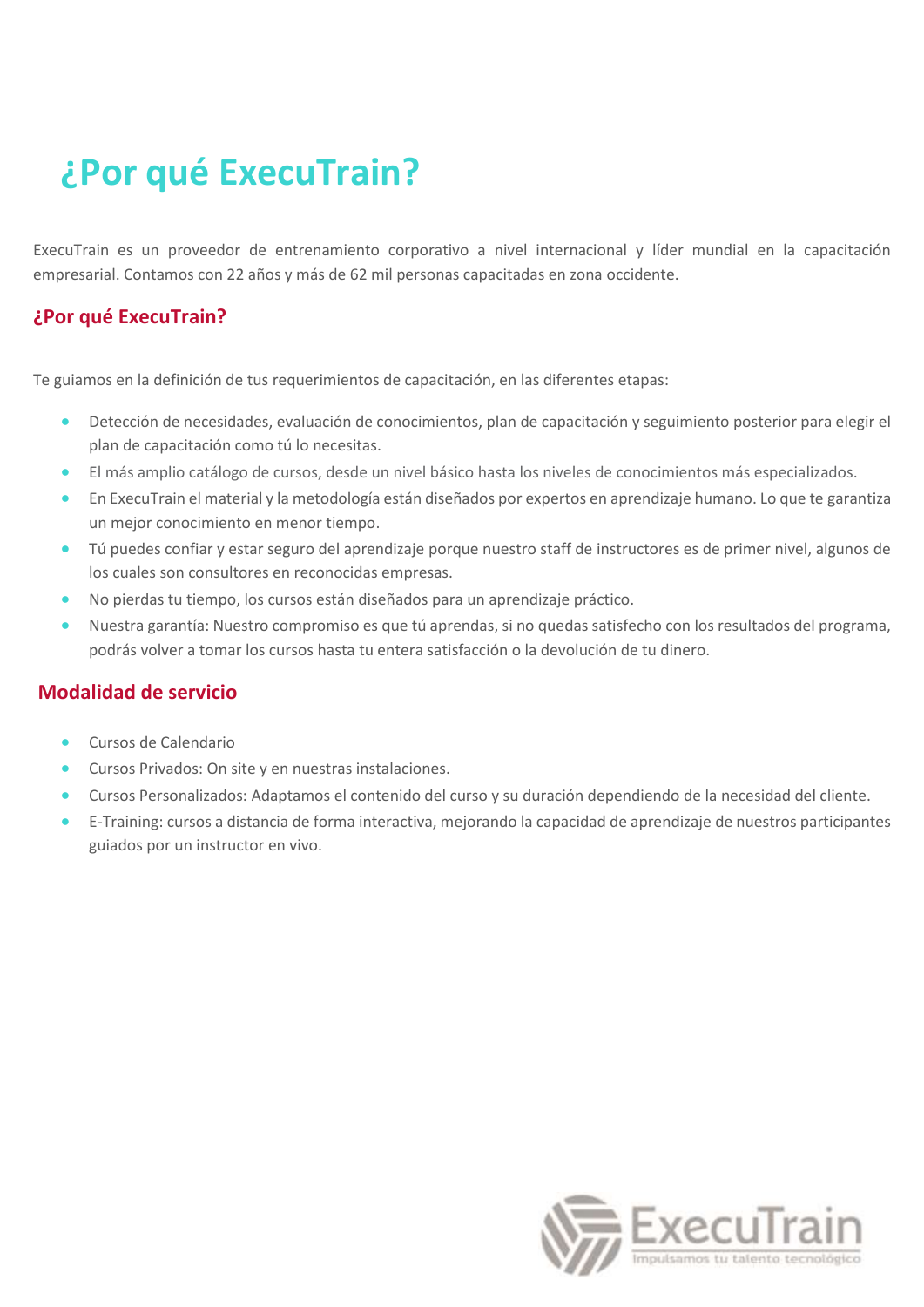| Duración: 4 días |  |
|------------------|--|
|                  |  |
|                  |  |
|                  |  |
|                  |  |

### SC-200 / Microsoft Security Operations Analyst

Learn how to investigate, respond to, and hunt for threats using Microsoft Azure Sentinel, Azure Defender, and Microsoft 365 Defender. In this course you will learn how to mitigate cyberthreats using these technologies. Specifically, you will configure and use Azure Sentinel as well as utilize Kusto Query Language (KQL) to perform detection, analysis, and reporting. The course was designed for people who work in a Security Operations job role and helps learners prepare for the exam SC-200: Microsoft Security Operations Analyst.

#### **Audience Profile**

The Microsoft Security Operations Analyst collaborates with organizational stakeholders to secure information technology systems for the organization. Their goal is to reduce organizational risk by rapidly remediating active attacks in the environment, advising on improvements to threat protection practices, and referring violations of organizational policies to appropriate stakeholders. Responsibilities include threat management, monitoring, and response by using a variety of security solutions across their environment. The role primarily investigates, responds to, and hunts for threats using Microsoft Azure Sentinel, Azure Defender, Microsoft 365 Defender, and third-party security products. Since the Security Operations Analyst consumes the operational output of these tools, they are also a critical stakeholder in the configuration and deployment of these technologies.

#### **Prerequisites**

- Basic understanding of Microsoft 365
- Fundamental understanding of Microsoft security, compliance, and identity products
- Intermediate understanding of Windows 10
- Familiarity with Azure services, specifically Azure SQL Database and Azure Storage
- Familiarity with Azure virtual machines and virtual networking
- Basic understanding of scripting concepts.

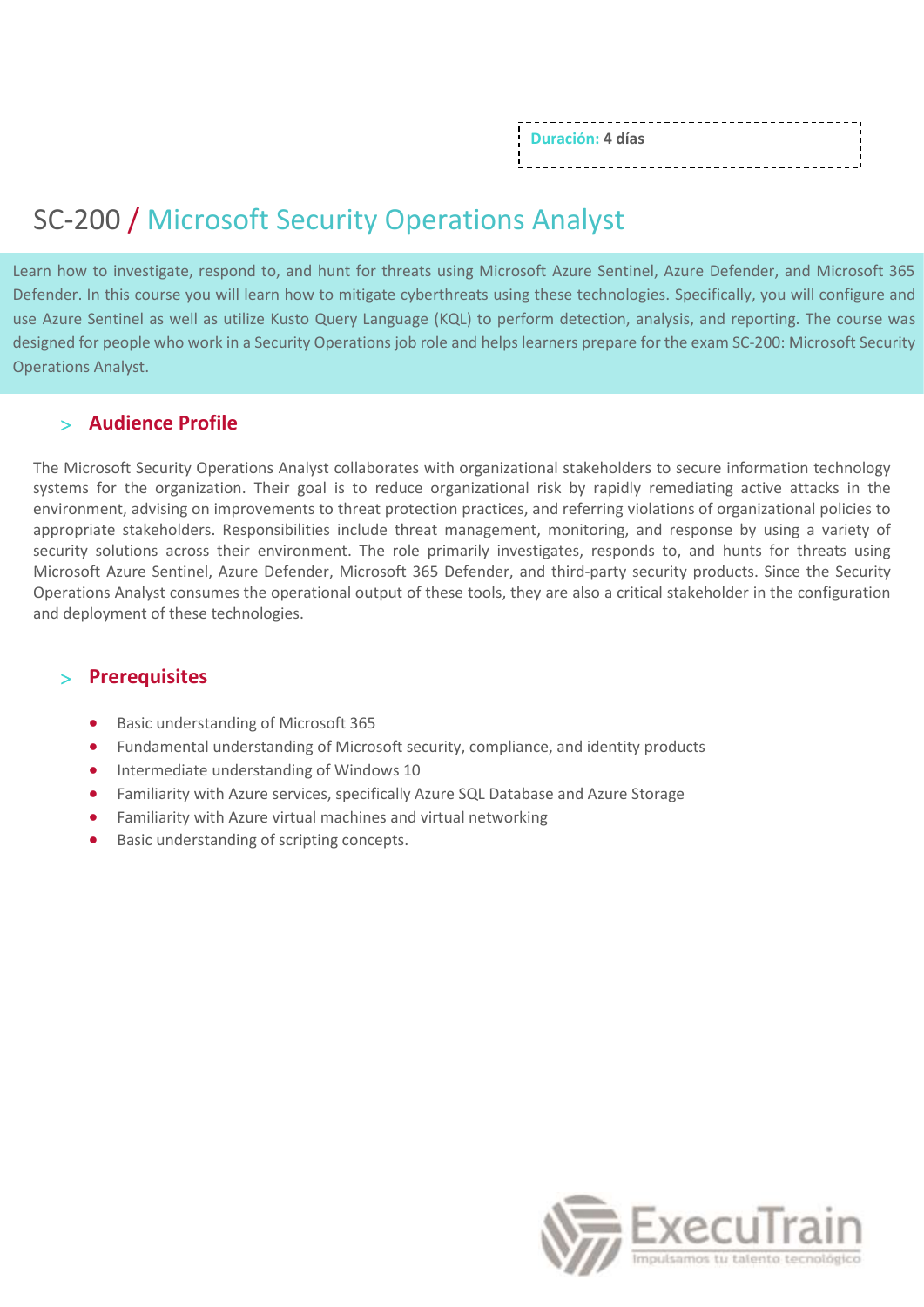#### **Skiless Gained**

- $\circ$  Explain how Microsoft Defender for Endpoint can remediate risks in your environment
- o Create a Microsoft Defender for Endpoint environment
- o Configure Attack Surface Reduction rules on Windows 10 devices
- o Perform actions on a device using Microsoft Defender for Endpoint
- o Investigate domains and IP addresses in Microsoft Defender for Endpoint
- o Investigate user accounts in Microsoft Defender for Endpoint
- o Configure alert settings in Microsoft Defender for Endpoint
- o Explain how the threat landscape is evolving
- o Conduct advanced hunting in Microsoft 365 Defender
- o Manage incidents in Microsoft 365 Defender
- o Explain how Microsoft Defender for Identity can remediate risks in your environment.
- o Investigate DLP alerts in Microsoft Cloud App Security
- $\circ$  Explain the types of actions you can take on an insider risk management case.
- o Configure auto-provisioning in Azure Defender
- o Remediate alerts in Azure Defender
- o Construct KQL statements
- o Filter searches based on event time, severity, domain, and other relevant data using KQL
- o Extract data from unstructured string fields using KQL
- o Manage an Azure Sentinel workspace
- o Use KQL to access the watchlist in Azure Sentinel
- o Manage threat indicators in Azure Sentinel
- o Explain the Common Event Format and Syslog connector differences in Azure Sentinel
- o Connect Azure Windows Virtual Machines to Azure Sentinel
- o Configure Log Analytics agent to collect Sysmon events
- o Create new analytics rules and queries using the analytics rule wizard
- o Create a playbook to automate an incident response
- o Use queries to hunt for threats
- o Observe threats over time with livestream

#### **Modulos**

#### **Module 1: Mitigate threats using Microsoft Defender for Endpoint**

Implement the Microsoft Defender for Endpoint platform to detect, investigate, and respond to advanced threats. Learn how Microsoft Defender for Endpoint can help your organization stay secure. Learn how to deploy the Microsoft Defender for Endpoint environment, including onboarding devices and configuring security. Learn how to investigate incidents and alerts using Microsoft Defender

for Endpoints. Perform advanced hunting and consult with threat experts. You will also learn how to configure automation in Microsoft Defender for Endpoint by managing environmental settings.. Lastly, you will learn about your environment's weaknesses by using Threat and Vulnerability Management in Microsoft Defender for Endpoint.

#### Lessons

• Protect against threats with Microsoft Defender for Endpoint

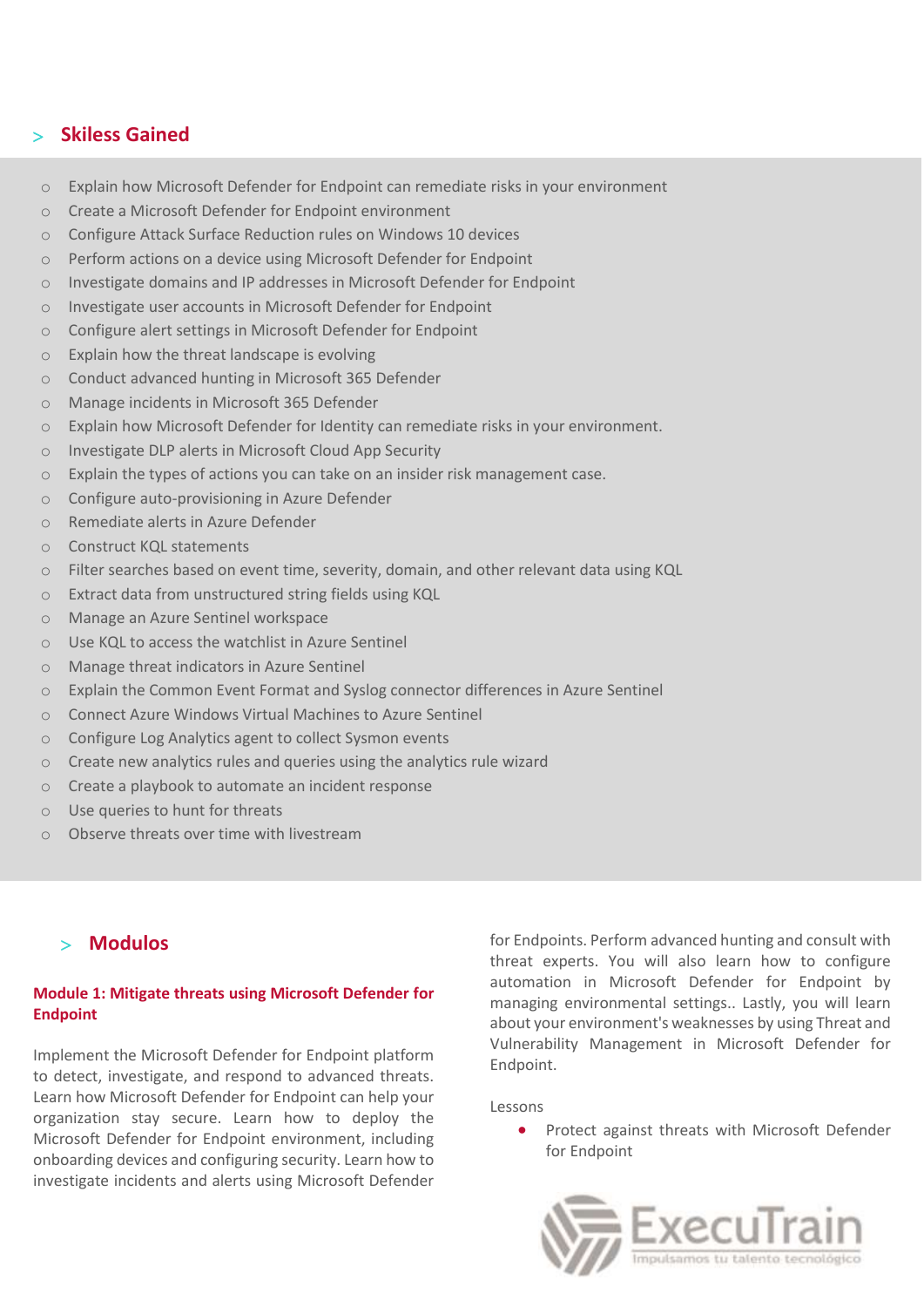- Deploy the Microsoft Defender for Endpoint environment
- Implement Windows 10 security enhancements with Microsoft Defender for Endpoint
- Manage alerts and incidents in Microsoft Defender for Endpoint
- Perform device investigations in Microsoft Defender for Endpoint
- Perform actions on a device using Microsoft Defender for Endpoint
- Perform evidence and entities investigations using Microsoft Defender for Endpoint
- Configure and manage automation using Microsoft Defender for Endpoint
- Configure for alerts and detections in Microsoft Defender for Endpoint
- Utilize Threat and Vulnerability Management in Microsoft Defender for Endpoint
- Lab : Mitigate threats using Microsoft Defender for Endpoint
- Deploy Microsoft Defender for Endpoint
- Mitigate Attacks using Defender for Endpoint

After completing this module, students will be able to:

- Define the capabilities of Microsoft Defender for Endpoint
- Configure Microsoft Defender for Endpoint environment settings
- Configure Attack Surface Reduction rules on Windows 10 devices
- Investigate alerts in Microsoft Defender for Endpoint
- Describe device forensics information collected by Microsoft Defender for Endpoint
- Conduct forensics data collection using Microsoft Defender for Endpoint
- Investigate user accounts in Microsoft Defender for Endpoint
- Manage automation settings in Microsoft Defender for Endpoint
- Manage indicators in Microsoft Defender for Endpoint
- Describe Threat and Vulnerability Management in Microsoft Defender for Endpoint

#### **Module 2: Mitigate threats using Microsoft 365 Defender**

Analyze threat data across domains and rapidly remediate threats with built-in orchestration and automation in Microsoft 365 Defender. Learn about cybersecurity threats and how the new threat protection tools from Microsoft protect your organization's users, devices, and data. Use the advanced detection and remediation of identity-based threats to protect your Azure Active Directory identities and applications from compromise.

#### Lessons

- Introduction to threat protection with Microsoft 365
- Mitigate incidents using Microsoft 365 Defender
- Protect your identities with Azure AD Identity Protection
- Remediate risks with Microsoft Defender for Office 365
- Safeguard your environment with Microsoft Defender for Identity
- Secure your cloud apps and services with Microsoft Cloud App Security
- Respond to data loss prevention alerts using Microsoft 365
- Manage insider risk in Microsoft 365
- Lab : Mitigate threats using Microsoft 365 Defender
- Mitigate Attacks with Microsoft 365 Defender

After completing this module, students will be able to:

- Explain how the threat landscape is evolving.
- Manage incidents in Microsoft 365 Defender
- Conduct advanced hunting in Microsoft 365 Defender
- Describe the investigation and remediation features of Azure Active Directory Identity Protection.
- Define the capabilities of Microsoft Defender for Endpoint.
- Explain how Microsoft Defender for Endpoint can remediate risks in your environment.
- Define the Cloud App Security framework
- Explain how Cloud Discovery helps you see what's going on in your organization

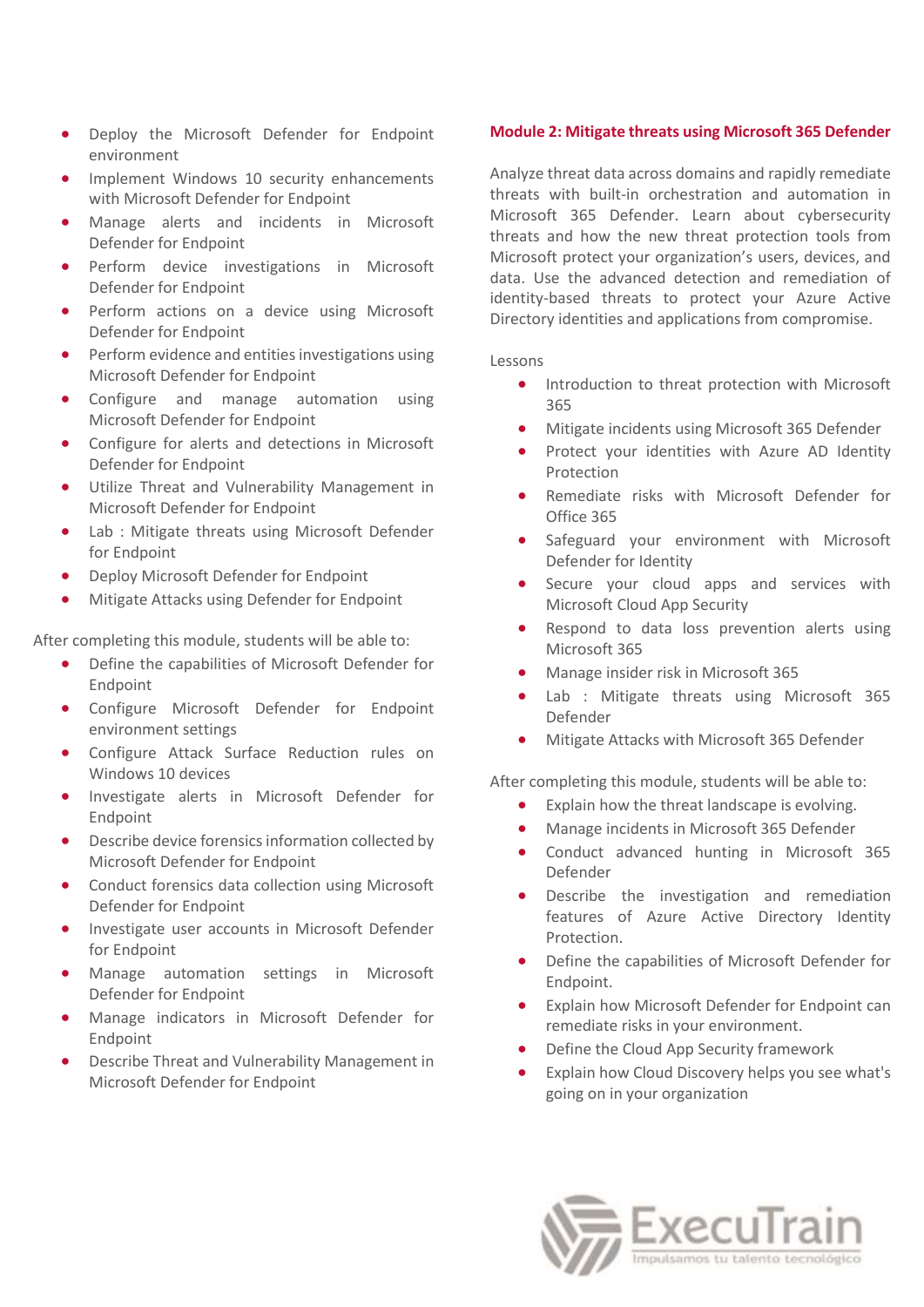#### **Module 3: Mitigate threats using Azure Defender**

Use Azure Defender integrated with Azure Security Center, for Azure, hybrid cloud, and on-premises workload protection and security. Learn the purpose of Azure Defender, Azure Defender's relationship to Azure Security Center, and how to enable Azure Defender. You will also learn about the protections and detections provided by Azure Defender for each cloud workload. Learn how you can add Azure Defender capabilities to your hybrid environment.

#### Lessons

- Plan for cloud workload protections using Azure Defender
- Explain cloud workload protections in Azure Defender
- Connect Azure assets to Azure Defender
- Connect non-Azure resources to Azure Defender
- Remediate security alerts using Azure Defender
- Lab : Mitigate threats using Azure Defender
- Deploy Azure Defender
- Mitigate Attacks with Azure Defender

After completing this module, students will be able to:

- Describe Azure Defender features
- **Explain Azure Security Center features**
- Explain which workloads are protected by Azure Defender
- Explain how Azure Defender protections function
- Configure auto-provisioning in Azure Defender
- Describe manual provisioning in Azure Defender
- Connect non-Azure machines to Azure Defender
- Describe alerts in Azure Defender
- Remediate alerts in Azure Defender
- Automate responses in Azure Defender

#### **Module 4: Create queries for Azure Sentinel using Kusto Query Language (KQL)**

Write Kusto Query Language (KQL) statements to query log data to perform detections, analysis, and reporting in Azure Sentinel. This module will focus on the most used operators. The example KQL statements will showcase security related table queries. KQL is the query language used to perform analysis on data to create analytics, workbooks, and perform hunting in Azure Sentinel. Learn how basic KQL statement structure provides the foundation to build more complex statements. Learn how

to summarize and visualize data with a KQL statement provides the foundation to build detections in Azure Sentinel. Learn how to use the Kusto Query Language (KQL) to manipulate string data ingested from log sources.

Lessons

- Construct KQL statements for Azure Sentinel
- Analyze query results using KQL
- Build multi-table statements using KQL
- Work with data in Azure Sentinel using Kusto Query Language
- Lab : Create queries for Azure Sentinel using Kusto Query Language (KQL)
- Construct Basic KQL Statements
- Analyze query results using KQL
- Build multi-table statements using KQL
- Work with string data using KQL statements

After completing this module, students will be able to:

- Construct KQL statements
- Search log files for security events using KQL
- Filter searches based on event time, severity, domain, and other relevant data using KQL
- Summarize data using KQL statements
- Render visualizations using KQL statements
- Extract data from unstructured string fields using KQL
- Extract data from structured string data using KQL
- Create Functions using KQL

#### **Module 5: Configure your Azure Sentinel environment**

Get started with Azure Sentinel by properly configuring the Azure Sentinel workspace. Traditional security information and event management (SIEM) systems typically take a long time to set up and configure. They're also not necessarily designed with cloud workloads in mind. Azure Sentinel enables you to start getting valuable security insights from your cloud and on-premises data quickly. This module helps you get started. Learn about the architecture of Azure Sentinel workspaces to ensure you configure your system to meet your organization's security operations requirements. As a Security Operations Analyst, you must understand the tables, fields, and data ingested in your workspace. Learn how to query the most used data tables in Azure Sentinel.

#### Lessons

Introduction to Azure Sentinel

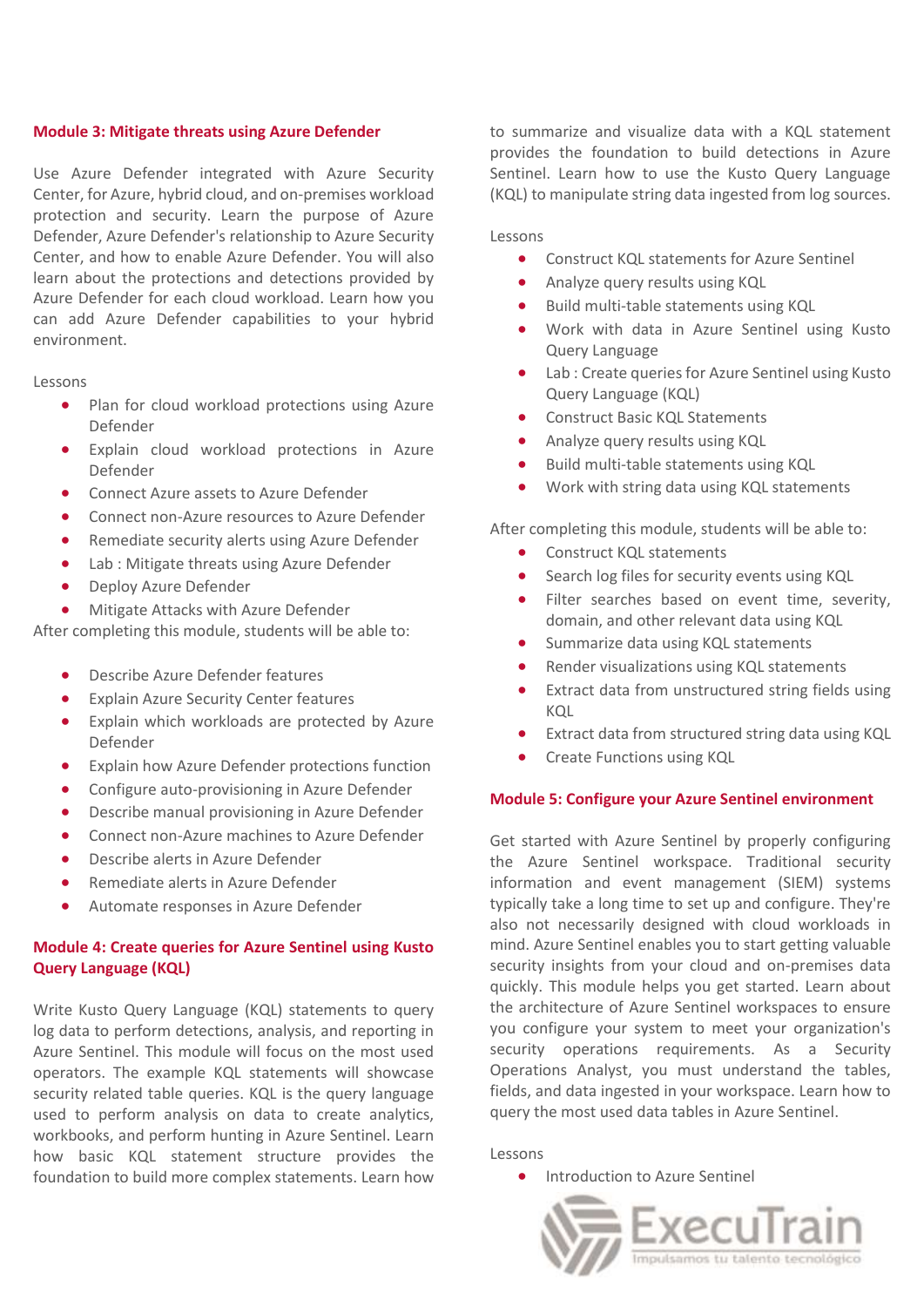- Create and manage Azure Sentinel workspaces
- Query logs in Azure Sentinel
- Use watchlists in Azure Sentinel
- Utilize threat intelligence in Azure Sentinel
- Lab : Configure your Azure Sentinel environment
- Create an Azure Sentinel Workspace
- Create a Watchlist
- Create a Threat Indicator

After completing this module, students will be able to:

- Identify the various components and functionality of Azure Sentinel.
- Identify use cases where Azure Sentinel would be a good solution.
- Describe Azure Sentinel workspace architecture
- Install Azure Sentinel workspace
- Manage an Azure Sentinel workspace
- Create a watchlist in Azure Sentinel
- Use KQL to access the watchlist in Azure Sentinel
- Manage threat indicators in Azure Sentinel
- Use KQL to access threat indicators in Azure Sentinel

#### **Module 6: Connect logs to Azure Sentinel**

Connect data at cloud scale across all users, devices, applications, and infrastructure, both on-premises and in multiple clouds to Azure Sentinel. The primary approach to connect log data is using the Azure Sentinel provided data connectors. This module provides an overview of the available data connectors. You will get to learn about the configuration options and data provided by Azure Sentinel connectors for Microsoft 365 Defender.

#### Lessons

- Connect data to Azure Sentinel using data connectors
- Connect Microsoft services to Azure Sentinel
- Connect Microsoft 365 Defender to Azure Sentinel
- Connect Windows hosts to Azure Sentinel
- Connect Common Event Format logs to Azure Sentinel
- Connect syslog data sources to Azure Sentinel
- Connect threat indicators to Azure Sentinel
- Lab : Connect logs to Azure Sentinel
- Connect Microsoft services to Azure Sentinel
- Connect Windows hosts to Azure Sentinel
- Connect Linux hosts to Azure Sentinel

• Connect Threat intelligence to Azure Sentinel

After completing this module, students will be able to:

- Explain the use of data connectors in Azure Sentinel
- Explain the Common Event Format and Syslog connector differences in Azure Sentinel
- Connect Microsoft service connectors
- Explain how connectors auto-create incidents in Azure Sentinel
- Activate the Microsoft 365 Defender connector in Azure Sentinel
- Connect Azure Windows Virtual Machines to Azure Sentinel
- Connect non-Azure Windows hosts to Azure Sentinel
- Configure Log Analytics agent to collect Sysmon events
- Explain the Common Event Format connector deployment options in Azure Sentinel
- Configure the TAXII connector in Azure Sentinel
- View threat indicators in Azure Sentinel

#### **Module 7: Create detections and perform investigations using Azure Sentinel**

Detect previously uncovered threats and rapidly remediate threats with built-in orchestration and automation in Azure Sentinel. You will learn how to create Azure Sentinel playbooks to respond to security threats. You'll investigate Azure Sentinel incident management, learn about Azure Sentinel events and entities, and discover ways to resolve incidents. You will also learn how to query, visualize, and monitor data in Azure Sentinel.

#### Lessons

- Threat detection with Azure Sentinel analytics
- Threat response with Azure Sentinel playbooks
- Security incident management in Azure Sentinel
- Use entity behavior analytics in Azure Sentinel
- Query, visualize, and monitor data in Azure Sentinel
- Lab : Create detections and perform investigations using Azure Sentinel
- Create Analytical Rules
- Model Attacks to Define Rule Logic
- Mitigate Attacks using Azure Sentinel
- Create Workbooks in Azure Sentinel